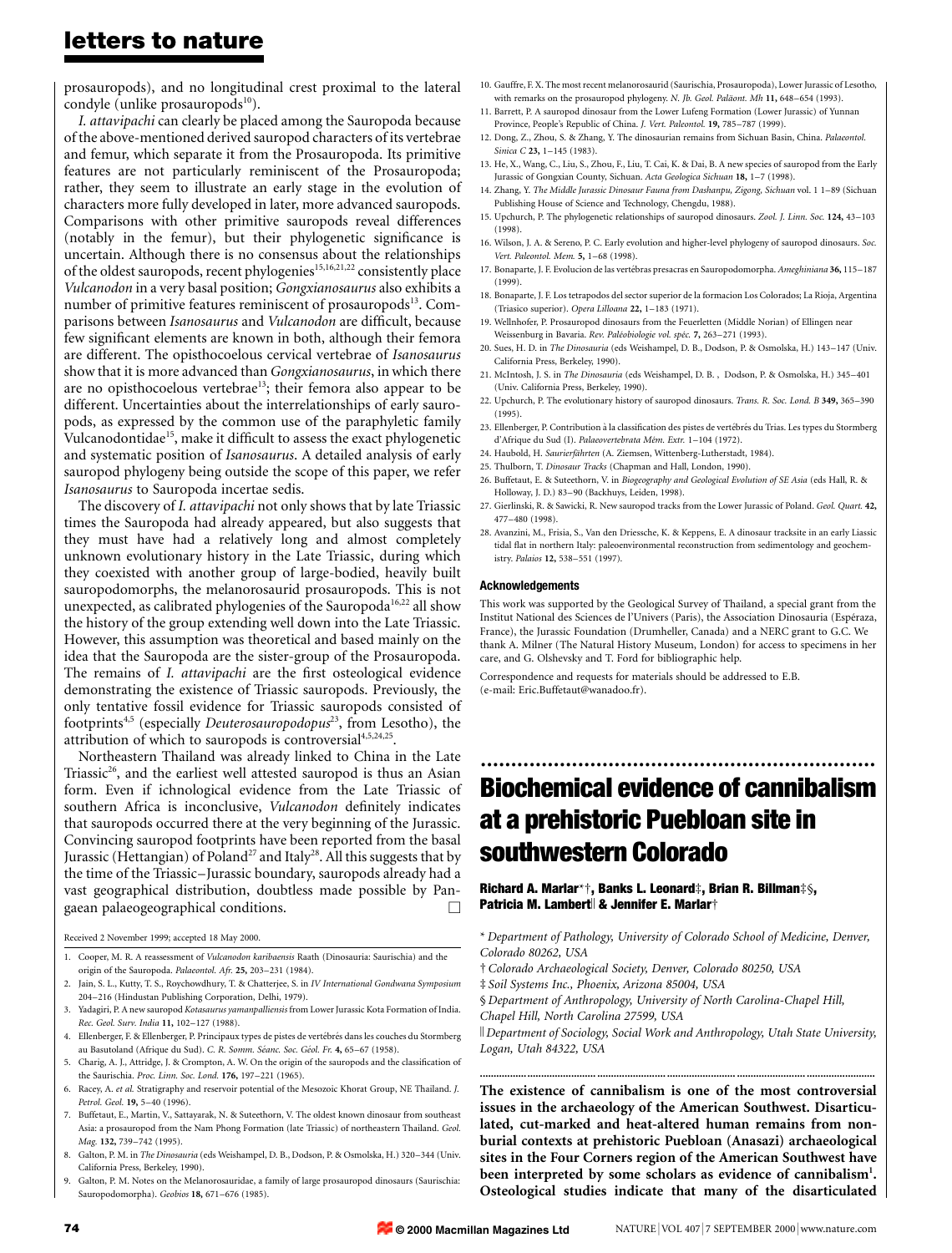**bodies found at these sites were processed in a manner consistent with food preparation2 . Opponents of this interpretation point out that non-cannibalistic practices such as secondary interment, corpse mutilation and ritualized witch executions might account** for the assemblages<sup>3-7</sup>. Osteological evidence alone does not **document the actual ingestion of human flesh. Here we show consumption of human flesh did occur as demonstrated in preserved human waste containing identifiable human tissue remains from a site with osteological evidence of cannibalism.**

Sometime around AD 1150 a small Puebloan habitation site (5MT10010) located along Cowboy Wash in southwestern Colorado was suddenly abandoned<sup>8,9</sup>. The site inhabitants' principal residences were three pithouses (Features 3, 13 and 15; Fig. 1). Several lines of evidence indicate that during the abandonment or soon after, the bodies of seven people of both sexes and various ages were disarticulated, defleshed and apparently cooked as if for consumption by other humans $9-12$ . Their incomplete remains were left directly on floors and in other non-burial contexts in two of the pithouses (Features 3 and 13; Fig.  $2)^{8,9}$ .

The contexts and types of artefacts left behind in the pithouses and the conditions of their roofs indicate that the pithouses at  $5MT10010$  were suddenly abandoned<sup>8,9</sup>. This site was excavated as part of a larger archaeological study of 17 Puebloan sites on the southern piedmont of Sleeping Ute Mountain.The project involved the excavation of 105 structures, including 36 pithouses or pitstructures dating from AD 450–1280 (refs 9, 10). The abandonment observed in the pithouses at 5MT10010 differed markedly from the pattern seen at the other sites excavated during the project. The typical pattern of structure abandonment involved removal of virtually all artefacts and materials of value. Grinding stones, finely polished tools, ornaments and whole vessels were rarely left behind. Structural wood and stone, especially shaped slabs, were routinely scavenged for re-use. In cases where roofing materials were not stripped, the roof was typically set ablaze after useable artefacts had been removed from the structure.

In contrast, at 5MT10010, household goods, such as cooking pots and serving wares, valuable items, such as ornaments and polished stone tools, and salvageable construction materials, such as shaped stone slabs and wooden posts, were left in place in all the pithouses at abandonment. Many of the vessels, tools, ornaments and shaped stones were found directly on floor and bench surfaces with no sediment underneath, indicating that they were found at or near where they were originally left. Microstratigraphic evidence also indicates that the roofs of all the pithouses decayed gradually in place, rather than being burned or scavenged for re-use as was done with virtually all other southern Piedmont habitation structures<sup>8,9</sup>.



vessel were recovered from the fill above the floor in F15.

**Figure 1** Site map of 5MT10010, showing the three residential pithouses (Features 3, 13 and 15; F3, F13 and F15) with the associated surface structures and trash middens that were in use when the site was abandoned. The inset depicts the interior of Feature 15, showing where the coprolite was recovered from the hearth and where cooking pot shards were recovered from the structure. The location of four shards recovered from fill above the floor is not indicated.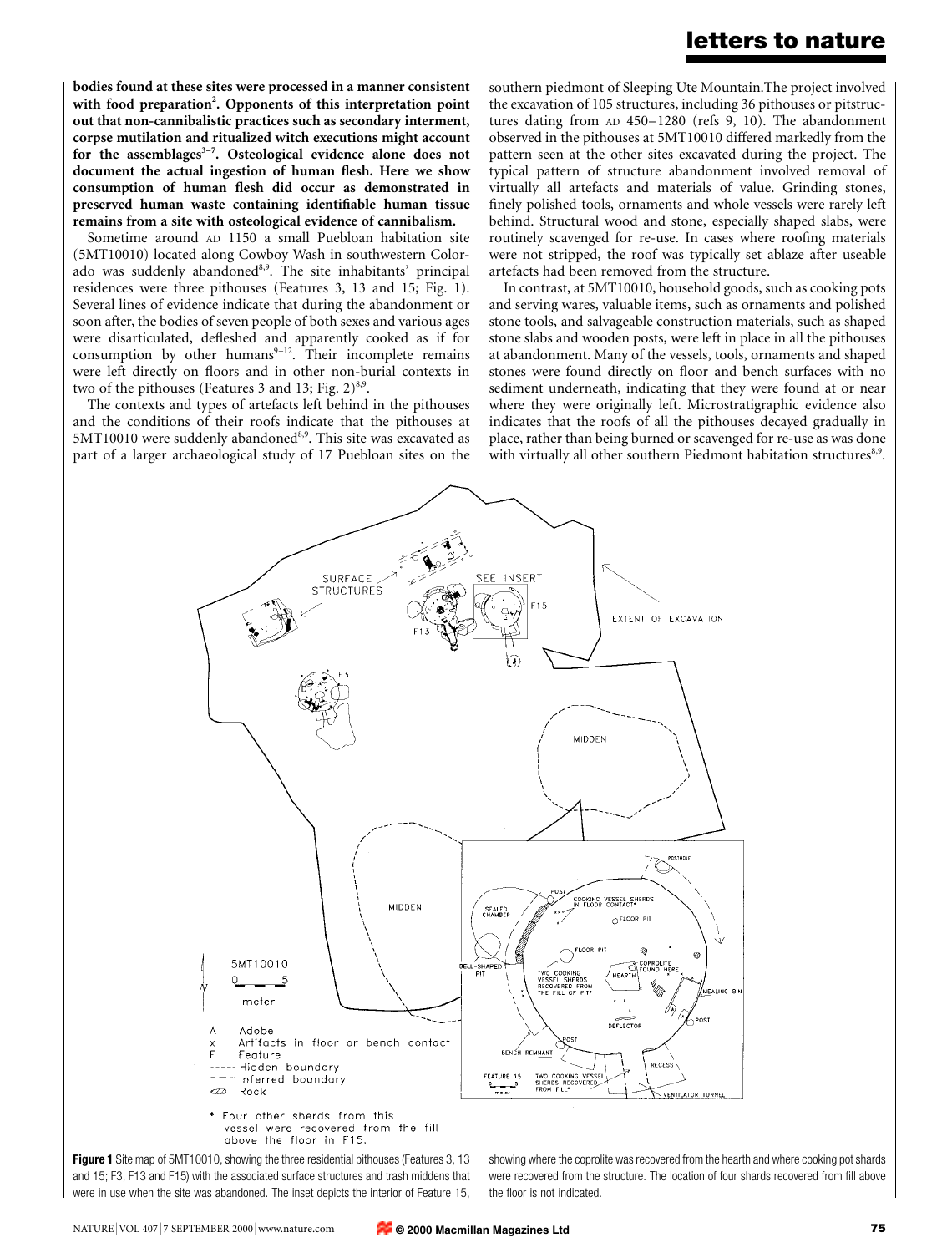The disarticulated human remains were found scattered and piled in similar contexts to the valuable artefacts $8-12$ . In Feature 3, over a thousand human bones and fragments were found piled in a side chamber while others were recovered directly from the floor of the structure, with no sediment underneath (Fig. 1). The remains represented a minimum of four adults and one adolescent. In Feature 13, whole bones and fragments were left directly on the floor, piled in a side chamber and stacked on a bench. Scorched tooth and bone fragments were also found in the central hearth and in ash piles on the structure floor. The bones in Feature 13 were from two subadults.

Other things were left in the pithouses during or soon after the site was abandoned<sup>8,9</sup>. A set of stone tools consistent with use in butchering was scattered around the hearth on the floor of Feature 13. Several of the tools were tested by crossover immunoelectrophoresis for blood residues; two cutting tools tested positive for human blood13,14. Although no human remains were left behind in the third pithouse at the site (Feature 15) near the time of abandonment, fragments of a cooking pot were found scattered throughout the structure. Some of the fragments were in direct contact with the floor (Fig. 1, inset). Finally, an unburned human faecal deposit (coprolite) was found in the ashy fill of the structure hearth (Fig. 1, inset). Its unburned condition demonstrated that it was deposited after the last use of the hearth. This was the only coprolite recovered from the site and may be the only one identified from a structure hearth from anywhere in the American Southwest.

The abandonment of a cooking pot in Feature 15 opened the possibility that biochemical analyses might detect human tissue residues, supporting the hypothesis that human body parts were cooked. An immunological detection assay method (ELISA) has been used to identify animal meat residues in cooking pots from archaeological contexts $15$ . To test for the cooking of human muscle tissue in ceramic vessels, 11 shards from the Feature 15 cooking vessel were analysed for human myoglobin. Myoglobin is a protein molecule that transports oxygen from the inner surface of the membrane of skeletal and cardiac muscle cells to the energygenerating components within the cells. Five shards from other vessel types, or from vessels that were already broken before the events surrounding the abandonment of 5MT10010 began, were also analysed for human myoglobin. One of these was from the floor of Feature 3, where it was found lying directly under the face of a

disarticulated human adolescent. The other four were from the floor of Feature 13, the same structure where blood residues were detected on cutting tools. Only the shards from the cooking vessel in Feature 15 tested positive for human myoglobin  $(2.8-48 \mu g)$  of human myoglobin per shard).

For controls, 29 shards from other archaeological sites were tested using the same procedures: 14 cooking vessel shards from a midden area associated with a contemporaneous Pueblo II/Pueblo III (AD 1075–1175) site (5MT5501) from southwestern Colorado, and 15 shards from an intermittent campsite (5JF321) southwest of Denver that contained a Woodland Ceramic Tradition component (AD 150–1150) with associated shards from a minimum of 6–8 cooking vessels<sup>15</sup>. All control shards were negative for human myoglobin  $(< 1$  ng per sample). The presence of human myoglobin only on cooking vessel shards from 5MT10010 is consistent with the hypothesis that human muscle tissue was cooked in that vessel.

The discovery of a coprolite that was deposited near the time of abandonment of the site, during or shortly after butchering and cooking of human remains, provided the potential to yield direct evidence of cannibalism. The coprolite was found in Feature 15 (Fig. 1) and consisted of a single mass of desiccated faecal material, 30 g dry weight, of a size and shape consistent with human origin $14,16$ . The position and condition of the coprolite indicated that it was defecated directly into the cold hearth in Feature 15 (Fig. 1, inset) $8.9$ . Macroscopic analysis of the human coprolite revealed no detectable plant remains, which is extremely unusual for an ancient Puebloan coprolite<sup>14,16–18</sup>. Microscopic analysis indicated that starch granules and phytoliths were virtually absent. The absence of starch granules is considered a strong indicator that maize in particular was not part of the meal(s) represented in the coprolite<sup>19</sup>. The only pollens identified were from Cheno-Am, lowspine Compositae, and trace amounts from Poaceae, all of which could have derived from wind-borne, ambient pollen<sup>16</sup>. The absence of plant remains except for these pollen types is consistent with the hypothesis that the depositor of the coprolite had not consumed plant foods 12–36 h before defecation. Although bone fragments and keratinous elements, such as hair, were not detected among the gross contents, the absence of plant material indicated that the meal(s) represented by the coprolite were probably composed entirely of meat<sup>14,16</sup>.

To test the hypothesis that human flesh was consumed, it was



**Figure 2** Human bones on the floor of Feature 3, south of the structure hearth.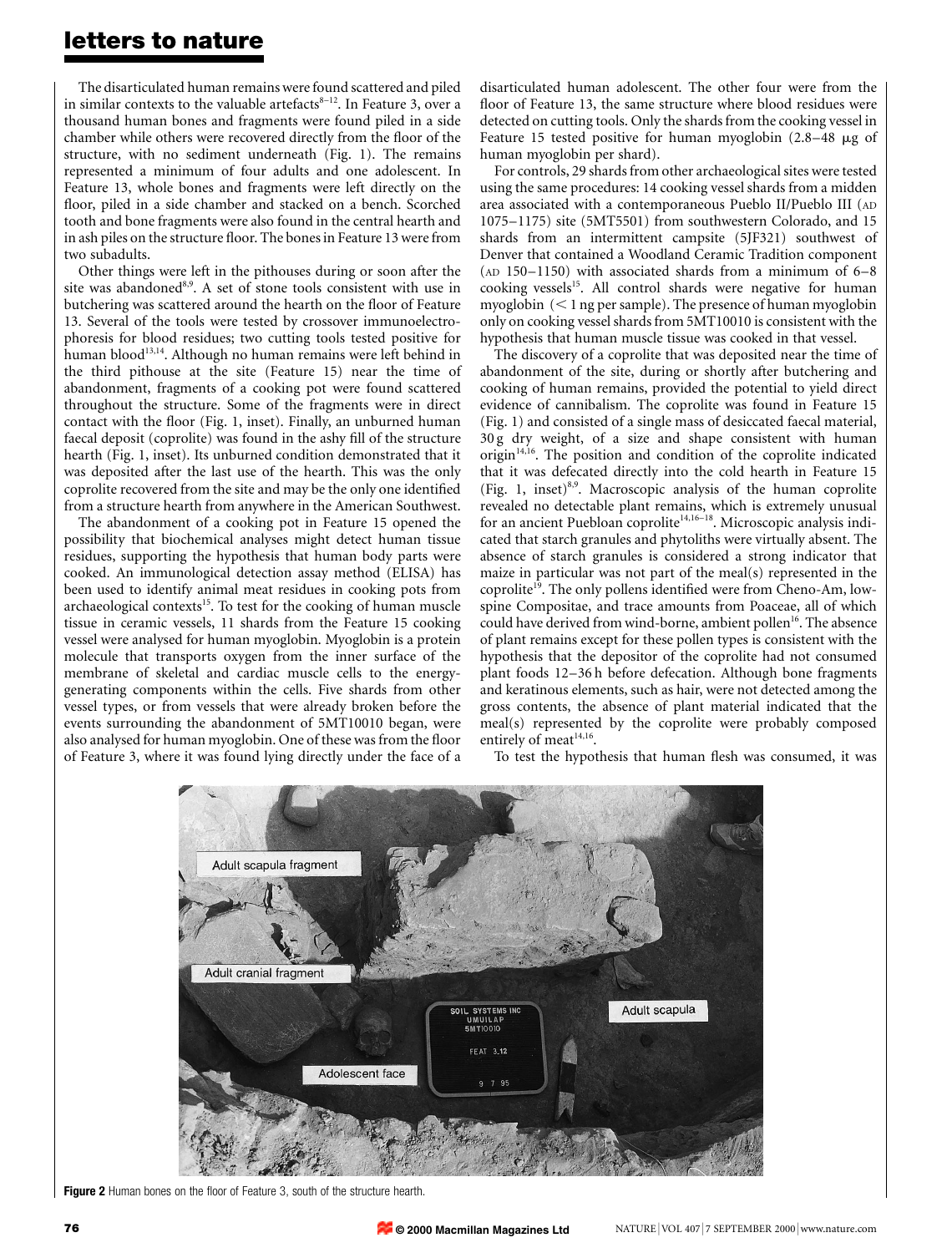necessary to identify a human-derived substance in the coprolite<sup>2</sup>, but many human molecules normally occur in human stool material. For example, cells from the intestinal lining are constantly shed during the peristaltic process and blood from intestinal lesions may be present in stool samples. Therefore, it was necessary to identify a human substance that could only be present in the coprolite because it had been consumed by the depositor and could not be derived from his/her own tissues during digestion and elimination. Myoglobin is found only in skeletal and cardiac muscle cells, and not found in cells of the blood, skin, connective tissue, vascular tissue, tissues of the lymphatic system, nor in the smooth muscle cells of the digestive system. Therefore, human myoglobin should only be present in faecal material if it is consumed and passed through the digestive system by the depositor of the faeces. Furthermore, the chemical composition of myoglobin differs among animal taxa, making it possible to identify the type (species) of flesh consumed (J.E.M., unpublished results). Consequently, the ELISA technique can distinguish the presence of taxonspecific meat remains in the faeces of meat consumers. Bovine myoglobin, for example, was detected in samples from modern individuals that had consumed cooked beef within the last 24 h, demonstrating that taxon-specific myoglobin can be detected in faecal material.

Analysis of the coprolite from Feature 15 by ELISA detected human myoglobin (18–62 ng of human myoglobin per g of coprolite). The amount of myoglobin ( $> 5$  s.d. above the average of the negative control) was lower than the amount detected on some of the shards from Feature 15 (7–10 s.d.). Apparently, the majority of the human myoglobin was broken down (degradation and hydrolysis) in the cooking process and in the gastrointestinal system of the consumer, and only a small amount remained in the coprolite that was recognizable to the human myoglobin-specific purified antibody. Human myoglobin was undetectable  $(< 5$  s.d.) in 39 modern human faecal extracts used as controls, including samples from patients with positive blood in the stool sample. Furthermore, 20 prehistoric coprolites were tested as controls and showed no human myoglobin  $(< 5$  ng of human myoglobin per gm of coprolite). The control coprolites were from Salmon Ruin, an open-air Puebloan site with occupation contemporaneous to 5MT10010. Although a possible cannibalism assemblage has been described from Salmon Ruin<sup>1</sup>, all of the control coprolites were recovered from a deep

latrine deposit that clearly predates events surrounding the formation of the possible cannibalism assemblage (K. Reinhard, personal communication). To rule out contamination from insects in the coprolite from 5MT10010, internal larval proteins were tested for crossreactivity with human myoglobin; the results of these tests were negative.

Direct evidence for the consumption of human tissue by humans is necessary to demonstrate definitively that human cannibalism occurred at an archaeological site. Previous archaeological and osteological studies have strongly indicated that cannibalistic episodes took place among the ancient Puebloans, but the evidence has been essentially circumstantial. The analysis of the coprolite and associated remains from 5MT10010 at last provides definitive evidence for an episode of cannibalism involving ancient Puebloans. Results of the human myoglobin ELISA analyses of the human coprolite and shards from a ceramic vessel are consistent with the archaeological and osteological evidence of cannibalism at 5MT10010. During or after the sudden abandonment of the site, disarticulated, defleshed and heat-altered human remains were left in non-burial contexts in association with butchering tools with human blood residue, a cooking vessel with human myoglobin residue and a human coprolite containing human myoglobin. These data demonstrate that humans both processed and consumed human flesh at the site.

Cannibalism has occurred in a wide range of societies for a wide variety of reasons, including starvation, ancestor worship and political terrorism<sup>20–23</sup>. With the presentation of the first direct evidence of cannibalism in the American Southwest in the prehistoric era, we hope that the debate will shift from the question of whether or not cannibalism occurred to questions concerning the social context, causes and consequences of these events.  $\Box$ 

### **Methods**

### **Artefact, coprolite and stool sample processing**

We processed the shards, coprolite and control samples in an identical manner. We immersed the shards in artefact buffer (0.02 M Tris, 0.5 M NaCl, 0.5% Triton X-100, pH 7.4), sonicated them for 2 h and centrifuged them to remove particulate matter. We removed Triton X-100 by dilution/concentration three times using ultra-filtration membranes (cut-off at relative molecular mass  $<$  10,000; Amicon). We disolved the coprolites (100 mg) and control stool samples (500 mg) in artefact buffer and processed them as for the shards. The final volume was one-fifth the starting volume.



**Figure 3** Specificity and sensitivity of the myoglobin assay. Dose–response curves from the ELISA assay demonstrate the specificity of the immuno-purified human myoglobin antibody toward human myoglobin, human haemoglobin and myoglobin from other animal species. The concentrations of myoglobin from each species were determined using a commercial protein assay. The myoglobin samples were assayed by

serial log-dilution for each myoglobin/haemoglobin sample. Each species of myoglobin was purified  $(> 90\%$  myoglobin) by ion-exchange chromatography after extraction from skeletal muscle tissue. The other myoglobin species tested were bison, deer, elk, rabbit, turkey, rat, canine, feline and pronghorn antelope. Purified human haemoglobin was also tested.